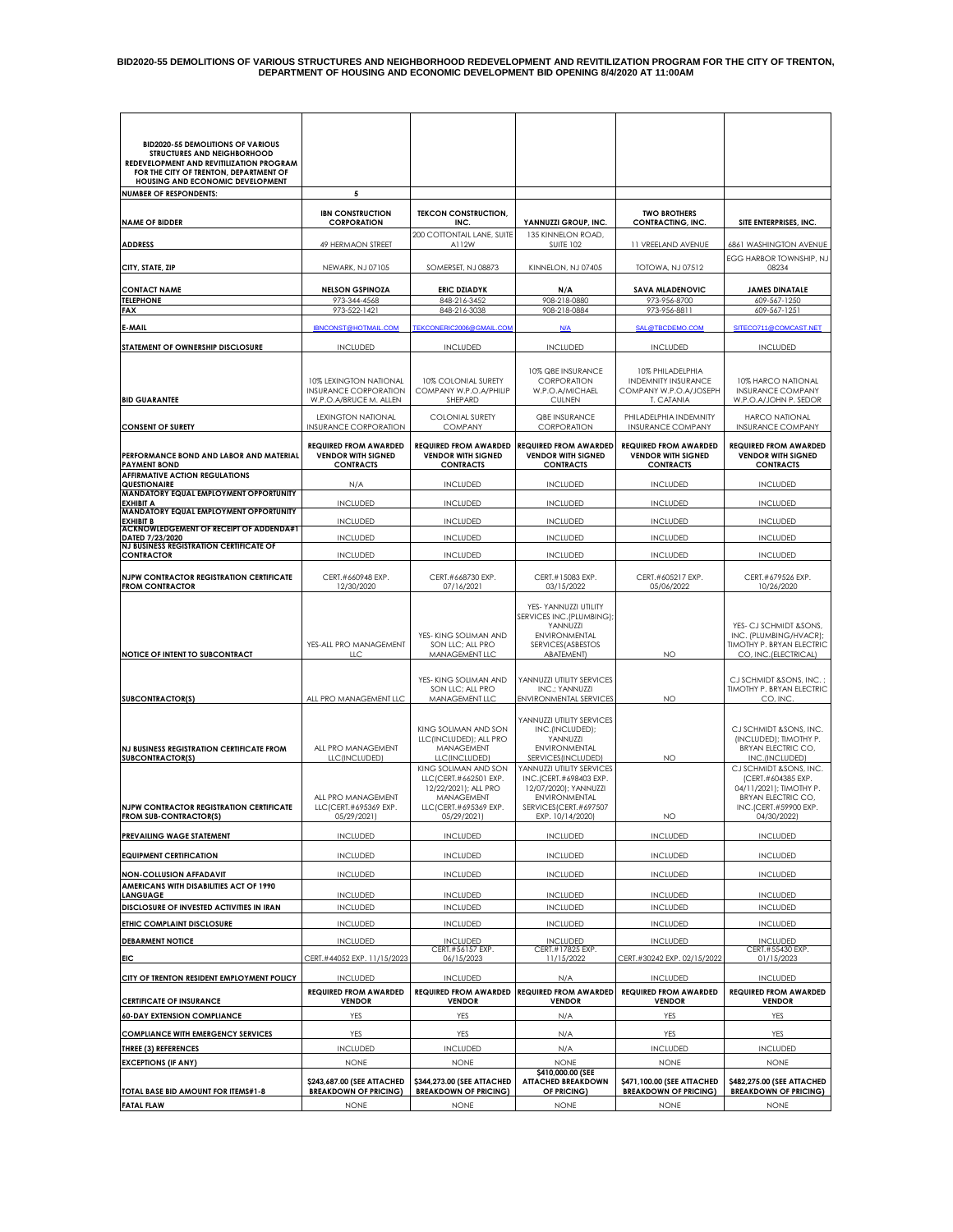| $\sharp$                | <b>Street address</b>     | Redevelopment Area | <b>Tax Lot</b> | <b>Tax Block</b> | <b>Descript</b> | <b>Total Lump Sum</b><br>Cost   |
|-------------------------|---------------------------|--------------------|----------------|------------------|-----------------|---------------------------------|
| $\mathbf{1}$            | 134 Boudinot Street       | Hermitage          | 7              | 2804             | Detached        |                                 |
| $\overline{2}$          | <b>35 Sheridan Street</b> | N. Clinton         | 46             | 13001            | Detached        | $\frac{829,103,00}{126,043,00}$ |
| $\overline{\mathbf{3}}$ | 828 Edgewood Ave          | N/A                | 9              | 31700            | Semi            |                                 |
| 4                       | 830 Edgewood Ave          | N/A                | 10             | 31700            | Semi            | 1820                            |
| 5                       | 62 Hart Ave               | N. Clinton         | 23             | 21404            | Row             | 843.00                          |
| 6                       | 64 Hart Ave               | N. Clinton         | 22             | 21404            | Row             | $\mathcal{L}_{26}$              |
| $\overline{7}$          | 146 Trent Street          | N/A                | 21             | 8604             | Row             |                                 |
| 8                       | 148 Trent Street          | N/A                | 22             | 8604             | Row             |                                 |
|                         |                           |                    |                |                  | <b>TOTAL</b>    | 824                             |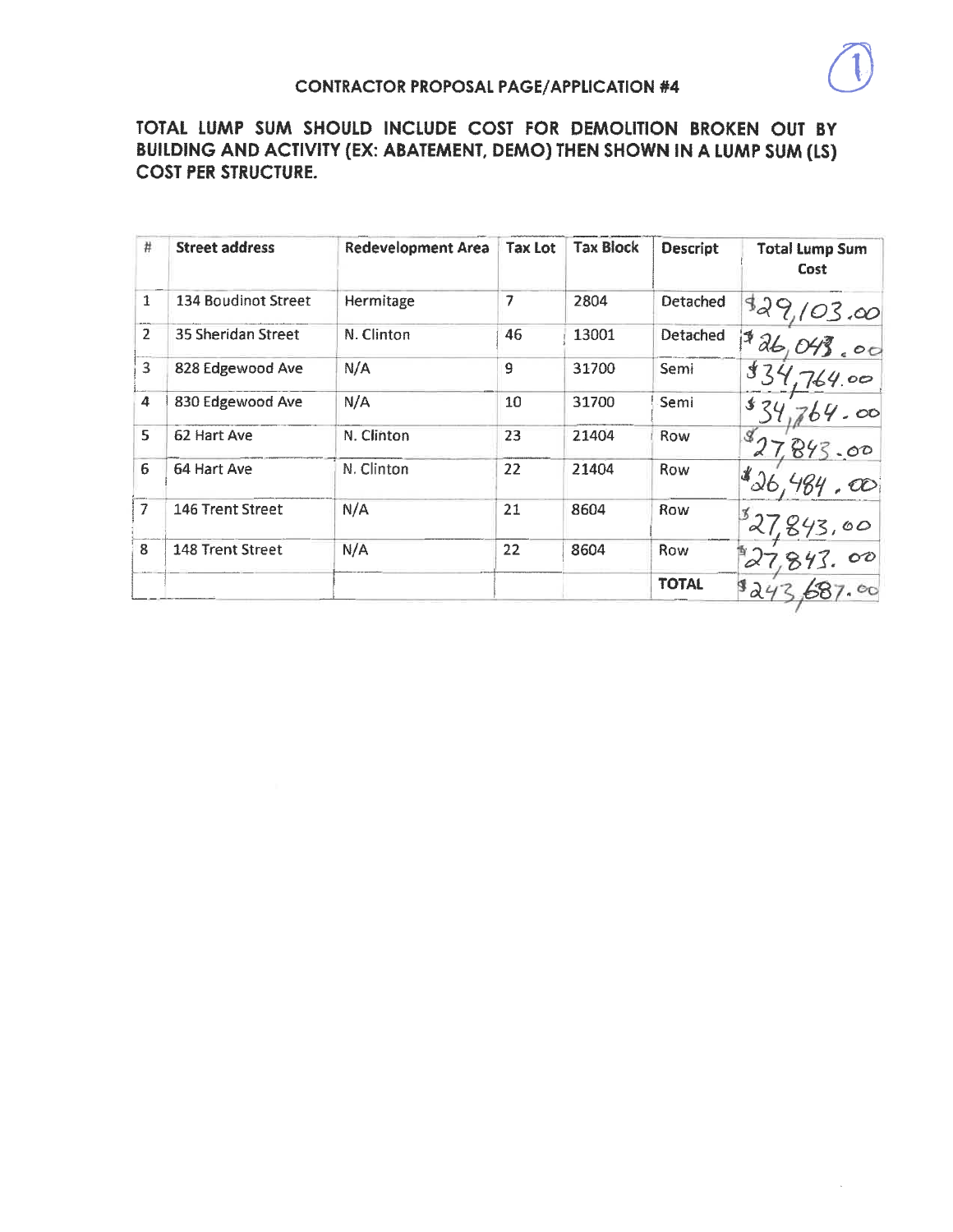| (MANDATORY IF APPLICABLE)                                                                                                                                                                                                                               |
|---------------------------------------------------------------------------------------------------------------------------------------------------------------------------------------------------------------------------------------------------------|
| <b>NAME</b><br>kNAGLMCN                                                                                                                                                                                                                                 |
| 56H6<br><b>ADDRESS</b>                                                                                                                                                                                                                                  |
| $4.09 + 27$<br>CITY, STATE, ZIP<br>$79\sqrt{f}$<br>0703                                                                                                                                                                                                 |
| TELEPHONE:                                                                                                                                                                                                                                              |
| <u> 1980 - Jan James James James James James James James James James James James James James James James James James James James James James James James James James James James James James James James James James James James</u><br>FAX NO.<br>2499 |
| 186000<br><b>TRADE</b><br>ASATEMER                                                                                                                                                                                                                      |
| <u> 1989 - Johann Harry Bernstein, mars a</u><br>LICENSE NO.<br>D198                                                                                                                                                                                    |
| <u> 1989 - Johann Harry Harry Harry Harry Harry Harry Harry Harry Harry Harry Harry Harry Harry Harry Harry Harry Harry Harry Harry Harry Harry Harry Harry Harry Harry Harry Harry Harry Harry Harry Harry Harry Harry Harry Ha</u>                    |
| <b>NAME</b>                                                                                                                                                                                                                                             |
|                                                                                                                                                                                                                                                         |
| CITY, STATE, ZIP                                                                                                                                                                                                                                        |
|                                                                                                                                                                                                                                                         |
|                                                                                                                                                                                                                                                         |
| <b>TRADE</b>                                                                                                                                                                                                                                            |
| LICENSE NO.                                                                                                                                                                                                                                             |
|                                                                                                                                                                                                                                                         |
| <b>NAME</b>                                                                                                                                                                                                                                             |
|                                                                                                                                                                                                                                                         |
|                                                                                                                                                                                                                                                         |
|                                                                                                                                                                                                                                                         |
|                                                                                                                                                                                                                                                         |
| <b>TRADE</b><br><u> 1989 - Johann Harry Harry Harry Harry Harry Harry Harry Harry Harry Harry Harry Harry Harry Harry Harry Harry Harry Harry Harry Harry Harry Harry Harry Harry Harry Harry Harry Harry Harry Harry Harry Harry Harry Harry Ha</u>    |
| LICENSE NO.                                                                                                                                                                                                                                             |
|                                                                                                                                                                                                                                                         |
| <b>NAME</b><br><u> 1980 - Antonio Alemania, presidente de la provincia de la provincia de la provincia de la provincia de la provi</u>                                                                                                                  |
|                                                                                                                                                                                                                                                         |
|                                                                                                                                                                                                                                                         |
|                                                                                                                                                                                                                                                         |
|                                                                                                                                                                                                                                                         |
| <b>TRADE</b>                                                                                                                                                                                                                                            |
| LICENSE NO.                                                                                                                                                                                                                                             |
|                                                                                                                                                                                                                                                         |
| <b>NAME</b>                                                                                                                                                                                                                                             |
|                                                                                                                                                                                                                                                         |
|                                                                                                                                                                                                                                                         |
| TELEPHONE: And the state of the state of the state of the state of the state of the state of the state of the                                                                                                                                           |
|                                                                                                                                                                                                                                                         |
| <b>TRADE</b>                                                                                                                                                                                                                                            |
| LICENSE NO.                                                                                                                                                                                                                                             |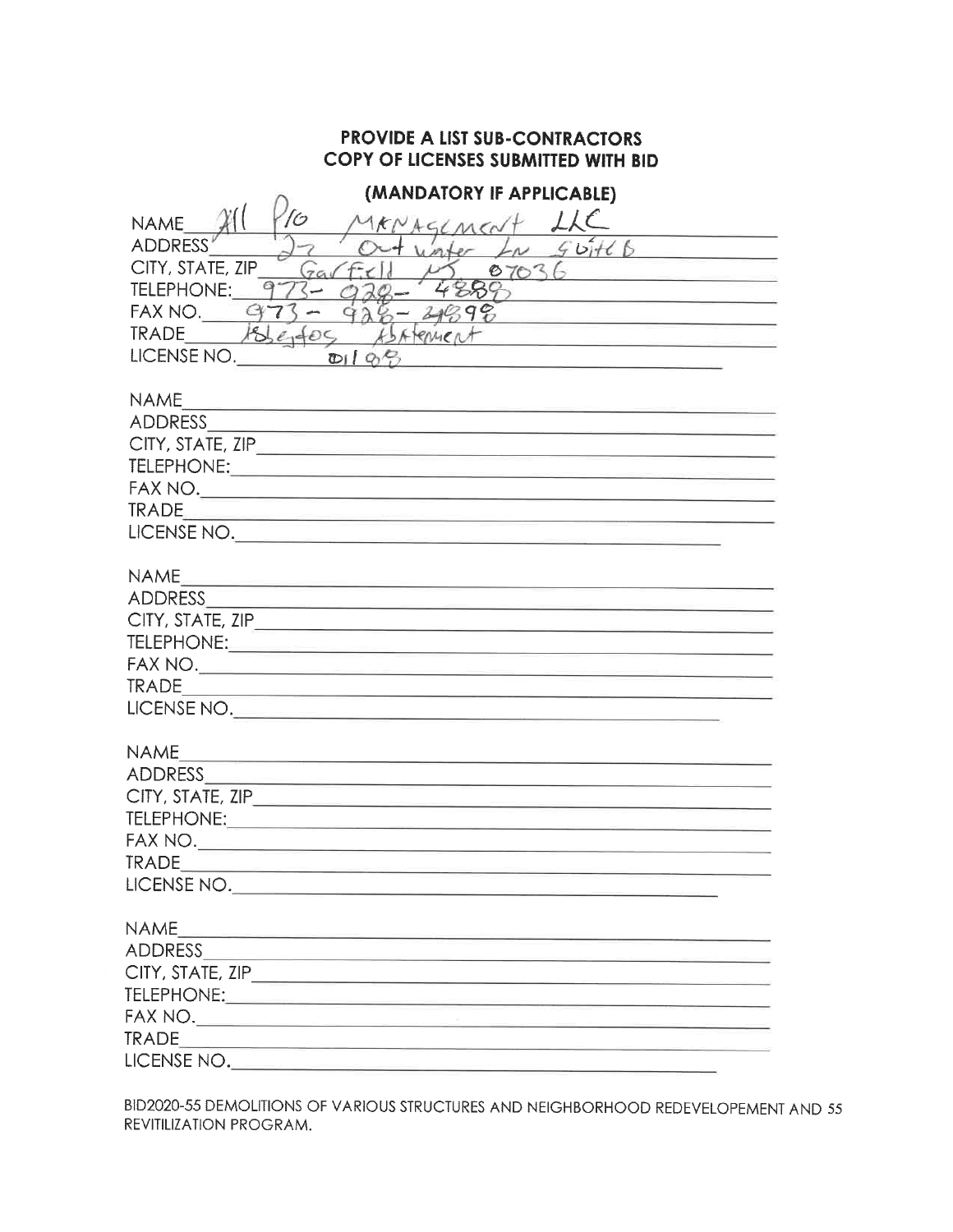| #              | <b>Street address</b> | <b>Redevelopment Area</b> | <b>Tax Lot</b> | Tax Block | <b>Descript</b> | <b>Total Lump Sum</b><br>Cost      |    |
|----------------|-----------------------|---------------------------|----------------|-----------|-----------------|------------------------------------|----|
| 1              | 134 Boudinot Street   | Hermitage                 | 7              | 2804      | Detached        | 46.483<br>$\overline{\mathcal{O}}$ |    |
| $\overline{2}$ | 35 Sheridan Street    | N. Clinton                | 46             | 13001     | Detached        | .00<br>goo<br>36                   |    |
| 3              | 828 Edgewood Ave      | N/A                       | 9              | 31700     | Semi            | 0 O<br>46                          |    |
| $\overline{4}$ | 830 Edgewood Ave      | N/A                       | 10             | 31700     | Semi            |                                    |    |
| 5              | 62 Hart Ave           | N. Clinton                | 23             | 21404     | Row             | 856<br>32<br>OO                    |    |
| 6              | 64 Hart Ave           | N. Clinton                | 22             | 21404     | Row             | 834<br>oD                          |    |
| 7              | 146 Trent Street      | N/A                       | 21             | 8604      | Row             | $\mathsf{Z}/% \mathsf{Z}$          | OO |
| 8              | 148 Trent Street      | N/A                       | 22             | 8604      | Row             |                                    | OI |
|                |                       |                           |                |           | <b>TOTAL</b>    | $\mathcal{O}$<br>34                |    |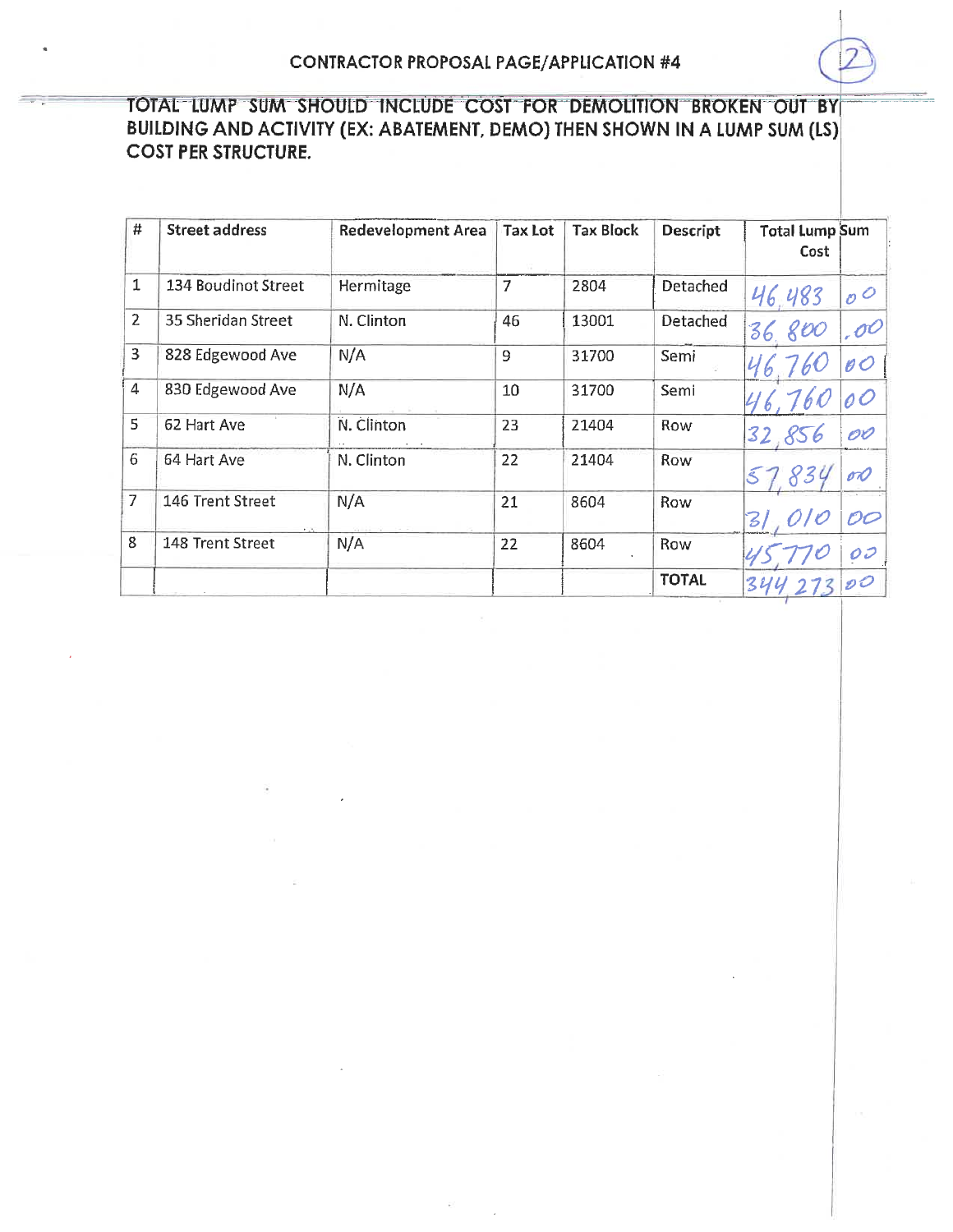## (MANDATORY IF APPLICABLE)

| NAME King Soliwan and Son LLC.<br>ADDRESS 53 Race Track Rd.<br>CITY, STATE, ZIP Fast BYLLOSWICK, NJ T 08816.<br>TELEPHONE: 848-391.4226<br>FAX NO.<br>TRADE Plumbing<br>TRADE_P umbing<br>LICENSE NO._36BI01246300                                                                                                                                                                                                                                                                                                                                                                                                                                                                                                                                                                                                                                                               |
|----------------------------------------------------------------------------------------------------------------------------------------------------------------------------------------------------------------------------------------------------------------------------------------------------------------------------------------------------------------------------------------------------------------------------------------------------------------------------------------------------------------------------------------------------------------------------------------------------------------------------------------------------------------------------------------------------------------------------------------------------------------------------------------------------------------------------------------------------------------------------------|
| NAME All Pro Management LLC<br>NAME All Pro Management LLC.<br>ADDRESS 27 Outworter Lane. Suite B.<br>CITY, STATE, ZIP Garfield, NT 07026.<br>TELEPHONE: 973-928-4888<br>FAX NO. 973-928-4898.<br>TRADE Asbestos/Environmental Contracting<br>LICENSE NO. $O(188$ .                                                                                                                                                                                                                                                                                                                                                                                                                                                                                                                                                                                                              |
| <b>NAME</b><br><b>TRADE</b><br><u> 1980 - Johann John Stein, markin fizik eta idazlea (</u><br>LICENSE NO.                                                                                                                                                                                                                                                                                                                                                                                                                                                                                                                                                                                                                                                                                                                                                                       |
| <b>NAME</b><br><u> 1989 - Johann Bernstein, fransk politik formu</u><br><b>ADDRESS</b><br>$FAX NO. \underline{\hspace{2cm} \qquad \qquad }$<br><b>TRADE</b><br>LICENSE NO.                                                                                                                                                                                                                                                                                                                                                                                                                                                                                                                                                                                                                                                                                                       |
| <b>NAME</b><br><u> 1989 - Johann Harry Harry Harry Harry Harry Harry Harry Harry Harry Harry Harry Harry Harry Harry Harry Harry</u><br>$\begin{picture}(180,10) \put(0,0){\vector(1,0){100}} \put(15,0){\vector(1,0){100}} \put(15,0){\vector(1,0){100}} \put(15,0){\vector(1,0){100}} \put(15,0){\vector(1,0){100}} \put(15,0){\vector(1,0){100}} \put(15,0){\vector(1,0){100}} \put(15,0){\vector(1,0){100}} \put(15,0){\vector(1,0){100}} \put(15,0){\vector(1,0){100}} \put(15,0){\vector(1,0){100}}$<br>$\begin{picture}(180,10) \put(0,0){\vector(1,0){100}} \put(10,0){\vector(1,0){100}} \put(10,0){\vector(1,0){100}} \put(10,0){\vector(1,0){100}} \put(10,0){\vector(1,0){100}} \put(10,0){\vector(1,0){100}} \put(10,0){\vector(1,0){100}} \put(10,0){\vector(1,0){100}} \put(10,0){\vector(1,0){100}} \put(10,0){\vector(1,0){100}} \put(10,0){\vector(1,0){100}}$ |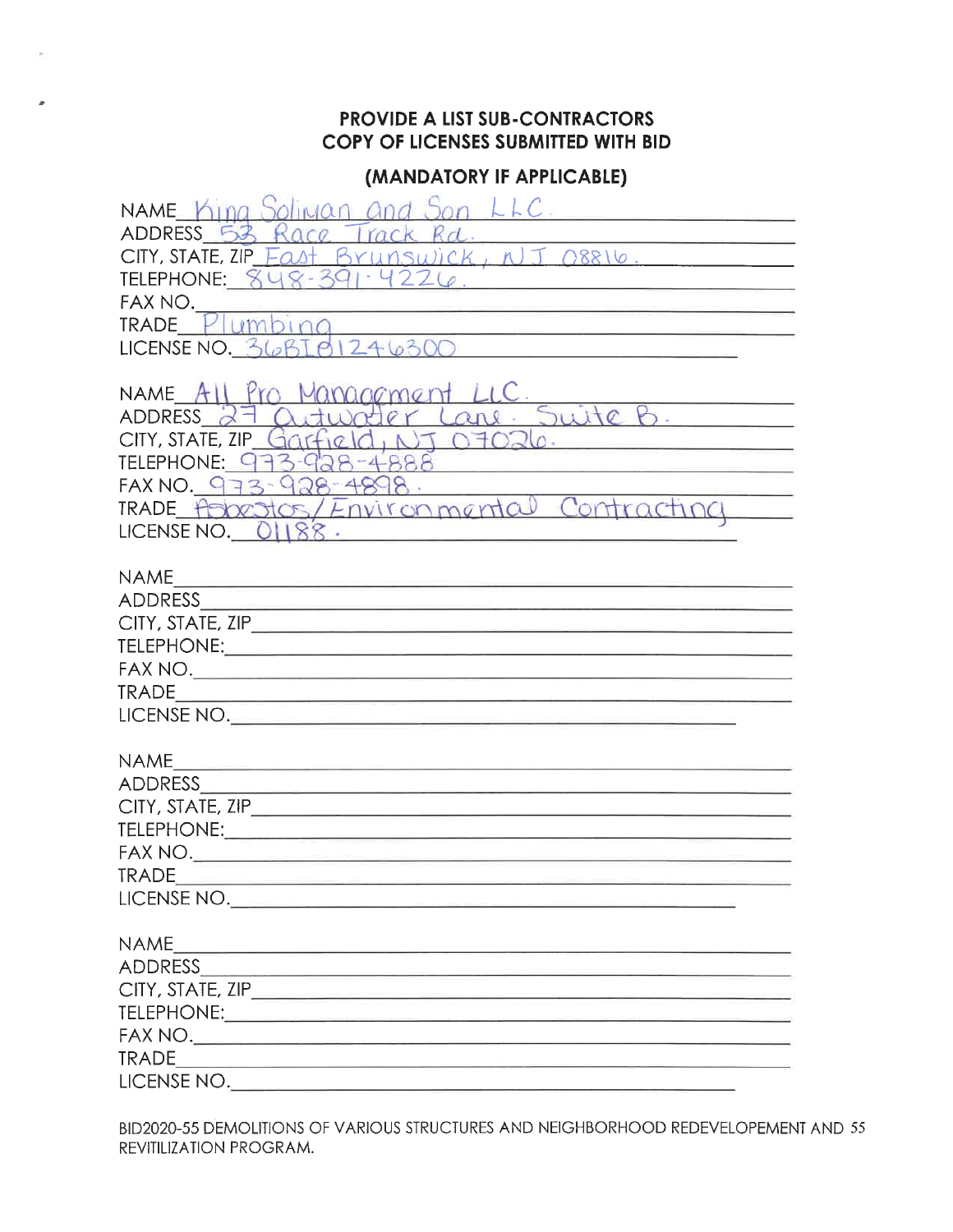

### **CONTRACTOR PROPOSAL PAGE/APPLICATION #4**

| #              | <b>Street address</b>      | <b>Redevelopment Area</b> | <b>Tax Lot</b> | <b>Tax Block</b> | <b>Descript</b> | <b>Total Lump Sum</b><br>Cost           |
|----------------|----------------------------|---------------------------|----------------|------------------|-----------------|-----------------------------------------|
| $\mathbf{1}$   | <b>134 Boudinot Street</b> | Hermitage                 | 7              | 2804             | Detached        | 600<br>دعا                              |
| $\overline{2}$ | 35 Sheridan Street         | N. Clinton                | 46             | 13001            | Detached        | $\mathcal{S}$<br>$\delta{\cal O}\delta$ |
| 3              | 828 Edgewood Ave           | N/A                       | 9              | 31700            | Semi            |                                         |
| 4              | 830 Edgewood Ave           | N/A                       | 10             | 31700            | Semi            | 000                                     |
| 5              | 62 Hart Ave                | N. Clinton                | 23             | 21404            | <b>Row</b>      | 000                                     |
| 6              | 64 Hart Ave                | N. Clinton                | 22             | 21404            | Row             | 600                                     |
| $\overline{7}$ | 146 Trent Street           | N/A                       | 21             | 8604             | <b>Row</b>      |                                         |
| 8.             | 148 Trent Street           | N/A                       | 22             | 8604             | Row             |                                         |
|                |                            |                           |                |                  | <b>TOTAL</b>    | 0 <sup>D</sup>                          |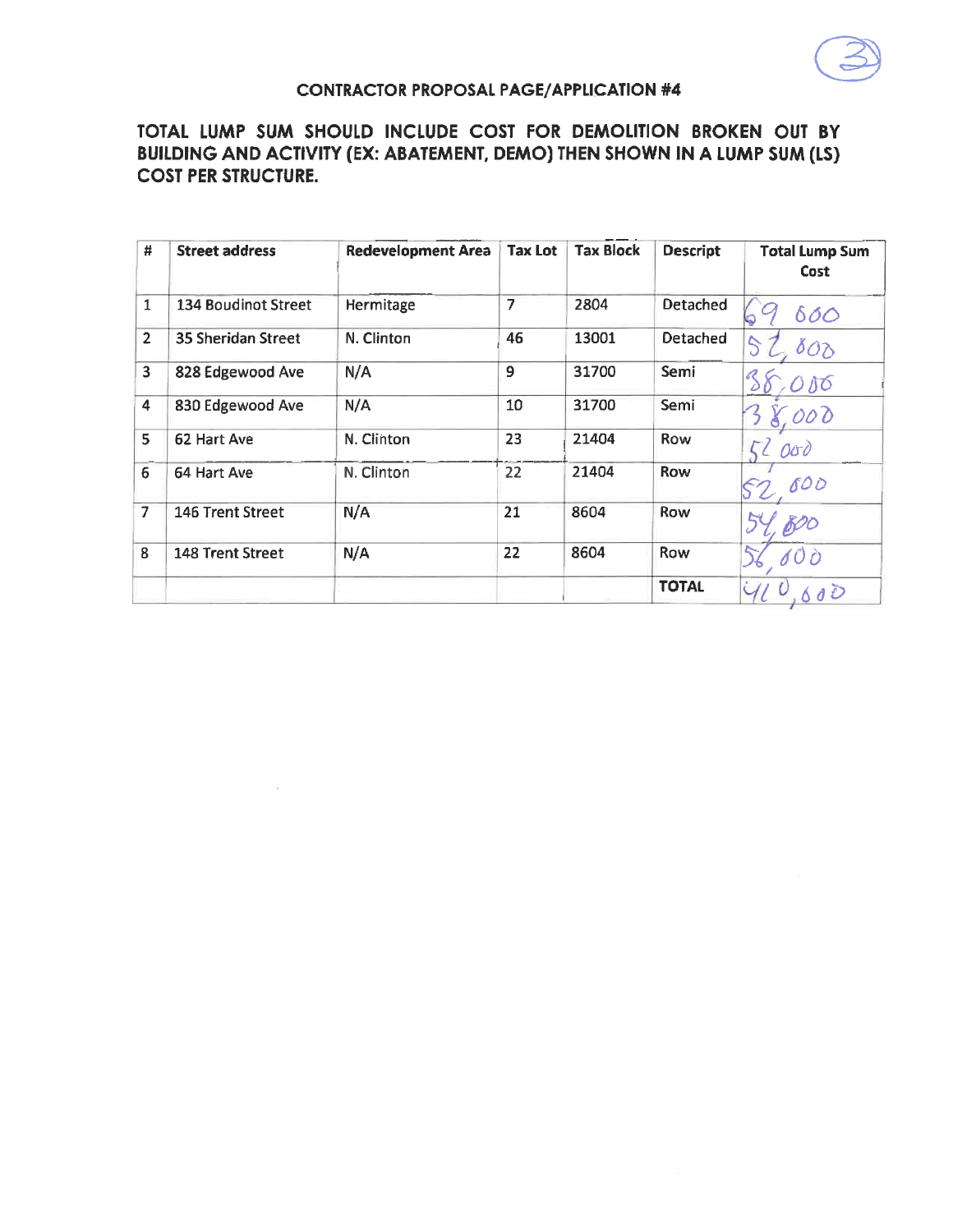#### (MANDATORY IF APPLICABLE)

| NAME Yannuzzi Uitlity Services, Inc. (AFFILIATE)                                                                                                                                                                                                                                                                                                                                                                                                                                             |
|----------------------------------------------------------------------------------------------------------------------------------------------------------------------------------------------------------------------------------------------------------------------------------------------------------------------------------------------------------------------------------------------------------------------------------------------------------------------------------------------|
| ADDRESS 135 Kinnelon Rd., Suite 102<br>the company of the company of the company of the company of the company of the company of                                                                                                                                                                                                                                                                                                                                                             |
| CITY, STATE, ZIP Kinnelon, NJ 07405<br><u> 1989 - Johann John Stone, markin fan it ferstjer fan it ferstjer fan it ferstjer fan it ferstjer fan it fers</u>                                                                                                                                                                                                                                                                                                                                  |
| TELEPHONE: 908-218-0880                                                                                                                                                                                                                                                                                                                                                                                                                                                                      |
| FAX NO. 908-218-0884                                                                                                                                                                                                                                                                                                                                                                                                                                                                         |
| $\label{eq:R1} \mathbf{E} = \mathbf{E} \left[ \mathbf{E} \left[ \mathbf{E} \right] \mathbf{E} \right] + \mathbf{E} \left[ \mathbf{E} \right] \mathbf{E} \left[ \mathbf{E} \right] + \mathbf{E} \left[ \mathbf{E} \right] \mathbf{E} \left[ \mathbf{E} \right] + \mathbf{E} \left[ \mathbf{E} \right] \mathbf{E} \left[ \mathbf{E} \right] \mathbf{E} \left[ \mathbf{E} \right] + \mathbf{E} \left[ \mathbf{E} \right] \mathbf{E} \left[ \mathbf{E} \right] \mathbf$<br><b>TRADE Plumbing</b> |
| LICENSE NO. 36BIO1054300                                                                                                                                                                                                                                                                                                                                                                                                                                                                     |
|                                                                                                                                                                                                                                                                                                                                                                                                                                                                                              |
| NAME Yannuzzi Environmental Services (AFFILIATE)                                                                                                                                                                                                                                                                                                                                                                                                                                             |
| ADDRESS 135 Kinnelon Rd., Suite 102<br><u> 1980 - Johann John Stein, markin film yn y brenin y brenin y brenin y brenin y brenin y brenin y brenin y br</u>                                                                                                                                                                                                                                                                                                                                  |
| CITY, STATE, ZIP<br><u> 1980 - Antonio Alemania, matematika amerikan perang perang perang perang perang perang perang perang perang per</u>                                                                                                                                                                                                                                                                                                                                                  |
| TELEPHONE: 908-218-0880<br><u> 1980 - Jan Alexandri, fransk politik (d. 1980)</u>                                                                                                                                                                                                                                                                                                                                                                                                            |
| FAX NO. 908-218-0884<br><u> 1989 - An Aonaichte ann an Catharanachd ann an t-</u>                                                                                                                                                                                                                                                                                                                                                                                                            |
| TRADE Asbestos Abatement                                                                                                                                                                                                                                                                                                                                                                                                                                                                     |
| LICENSE NO. 01228                                                                                                                                                                                                                                                                                                                                                                                                                                                                            |
|                                                                                                                                                                                                                                                                                                                                                                                                                                                                                              |
|                                                                                                                                                                                                                                                                                                                                                                                                                                                                                              |
|                                                                                                                                                                                                                                                                                                                                                                                                                                                                                              |
|                                                                                                                                                                                                                                                                                                                                                                                                                                                                                              |
|                                                                                                                                                                                                                                                                                                                                                                                                                                                                                              |
|                                                                                                                                                                                                                                                                                                                                                                                                                                                                                              |
|                                                                                                                                                                                                                                                                                                                                                                                                                                                                                              |
| LICENSE NO.                                                                                                                                                                                                                                                                                                                                                                                                                                                                                  |
|                                                                                                                                                                                                                                                                                                                                                                                                                                                                                              |
|                                                                                                                                                                                                                                                                                                                                                                                                                                                                                              |
|                                                                                                                                                                                                                                                                                                                                                                                                                                                                                              |
|                                                                                                                                                                                                                                                                                                                                                                                                                                                                                              |
|                                                                                                                                                                                                                                                                                                                                                                                                                                                                                              |
|                                                                                                                                                                                                                                                                                                                                                                                                                                                                                              |
|                                                                                                                                                                                                                                                                                                                                                                                                                                                                                              |
| LICENSE NO.                                                                                                                                                                                                                                                                                                                                                                                                                                                                                  |
| <b>NAME</b>                                                                                                                                                                                                                                                                                                                                                                                                                                                                                  |
| <u> 1989 - Jan Barbara Barat, manazar amerikan basar da</u><br>ADDRESS AND ALL AND ANNUAL AND ALL AND AND ALL AND AND ALL AND AND ALL AND ALL AND ALL AND ALL AND A                                                                                                                                                                                                                                                                                                                          |
|                                                                                                                                                                                                                                                                                                                                                                                                                                                                                              |
|                                                                                                                                                                                                                                                                                                                                                                                                                                                                                              |
|                                                                                                                                                                                                                                                                                                                                                                                                                                                                                              |
|                                                                                                                                                                                                                                                                                                                                                                                                                                                                                              |
| LICENSE NO.                                                                                                                                                                                                                                                                                                                                                                                                                                                                                  |
|                                                                                                                                                                                                                                                                                                                                                                                                                                                                                              |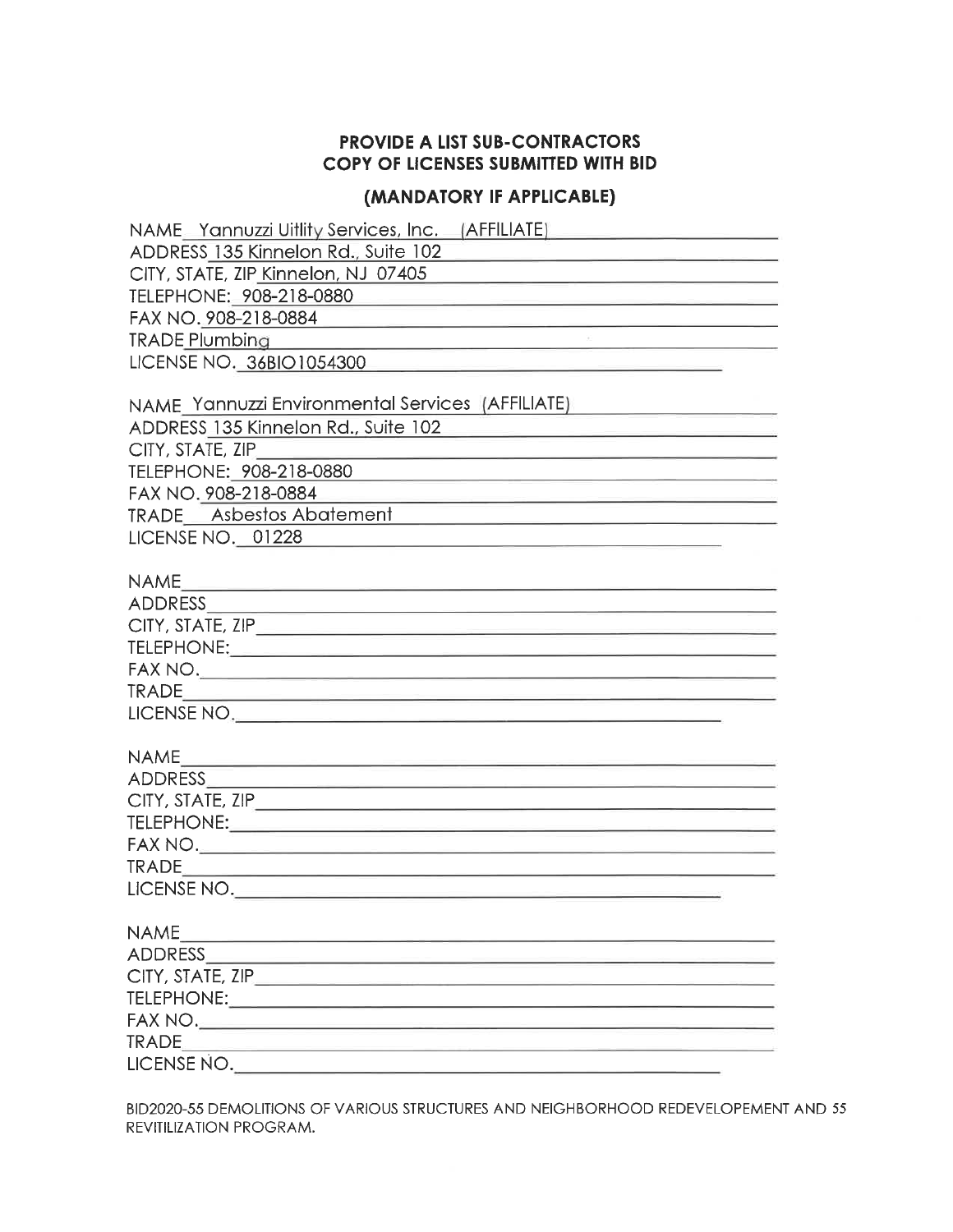

| #              | <b>Street address</b> | <b>Redevelopment Area</b> | <b>Tax Lot</b> | <b>Tax Block</b> | <b>Descript</b> | <b>Total Lump Sum</b><br>Cost |
|----------------|-----------------------|---------------------------|----------------|------------------|-----------------|-------------------------------|
| $\mathbf{1}$   | 134 Boudinot Street   | Hermitage                 | 7              | 2804             | <b>Detached</b> | \$84,775.00                   |
| $\overline{2}$ | 35 Sheridan Street    | N. Clinton                | 46             | 13001            | Detached        | \$50,240.00                   |
| 3              | 828 Edgewood Ave      | N/A                       | 9              | 31700            | Semi            | \$50,713.00                   |
| $\overline{4}$ | 830 Edgewood Ave      | N/A                       | 10             | 31700            | Semi            | \$50,319.00                   |
| 5              | 62 Hart Ave           | N. Clinton                | 23             | 21404            | Row             | \$55,517.00                   |
| 6              | 64 Hart Ave           | N. Clinton                | 22             | 21404            | Row             | \$65,988.00                   |
| 7              | 146 Trent Street      | N/A                       | 21             | 8604             | Row             | \$56,774.00                   |
| 8              | 148 Trent Street      | N/A                       | 22             | 8604             | Row             | \$56,774.00                   |
|                |                       |                           |                |                  | <b>TOTAL</b>    | \$471,100.00                  |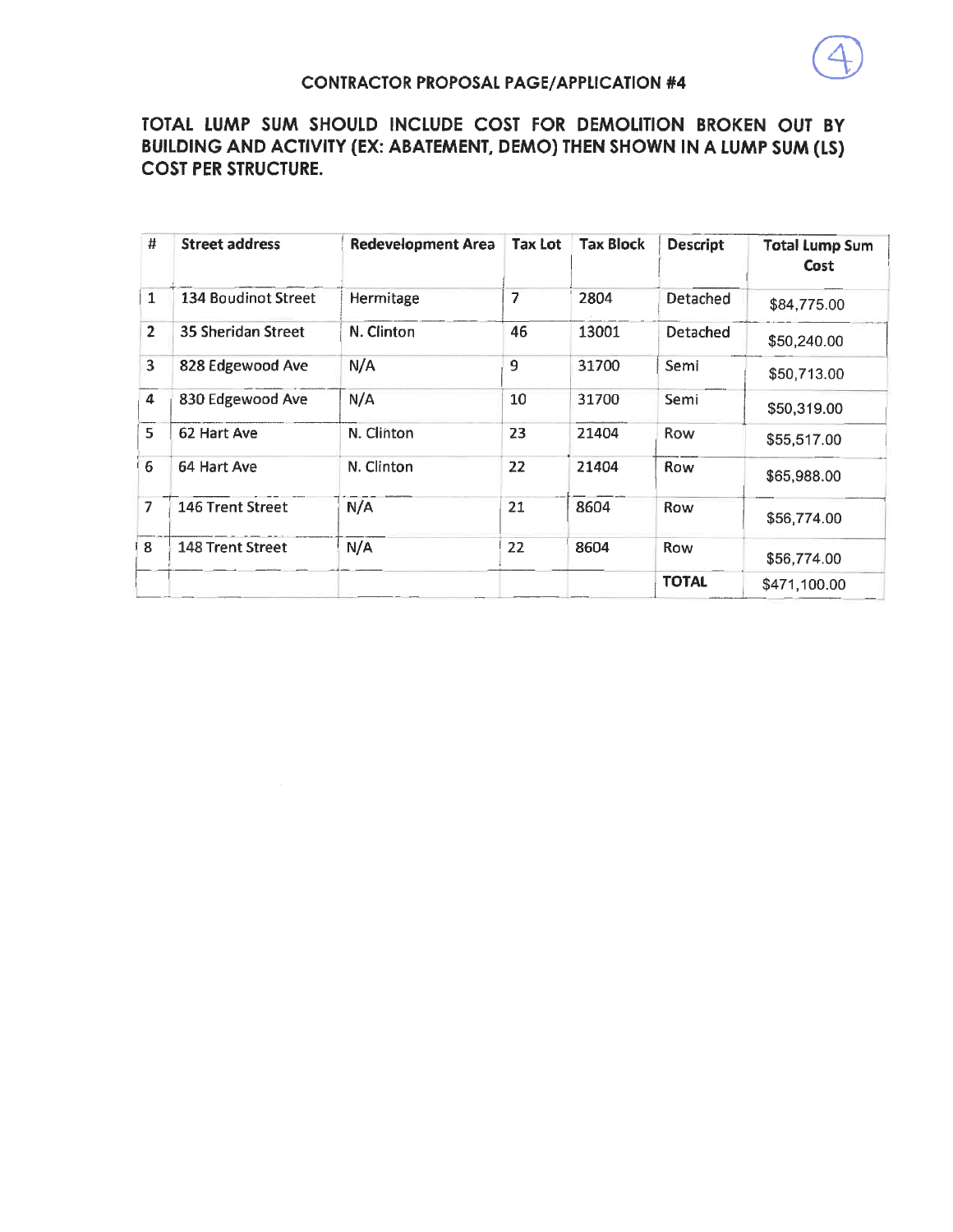| #              | <b>Street address</b> | <b>Redevelopment Area</b> | <b>Tax Lot</b> | <b>Tax Block</b> | <b>Descript</b> | <b>Total Lump Sum</b><br>Cost |
|----------------|-----------------------|---------------------------|----------------|------------------|-----------------|-------------------------------|
| 1              | 134 Boudinot Street   | Hermitage                 | 7              | 2804             | <b>Detached</b> | \$75,600.00                   |
| $\overline{2}$ | 35 Sheridan Street    | N. Clinton                | 46             | 13001            | Detached        | \$45,045.00                   |
| $\overline{3}$ | 828 Edgewood Ave      | N/A                       | 9              | 31700            | Semi            | \$78,750.00                   |
| 4              | 830 Edgewood Ave      | N/A                       | 10             | 31700            | Semi            | \$78,750.00                   |
| 5              | 62 Hart Ave           | N. Clinton                | 23             | 21404            | Row             | \$52,920.00                   |
| 6              | 64 Hart Ave           | N. Clinton                | 22             | 21404            | Row             | \$49,410.00                   |
| $\overline{1}$ | 146 Trent Street      | N/A                       | 21             | 8604             | Row             | \$63,000.00                   |
| 8              | 148 Trent Street      | N/A                       | 22             | 8604             | <b>Row</b>      | \$38,880.00                   |
|                |                       |                           |                |                  | <b>TOTAL</b>    | \$482,275.00                  |